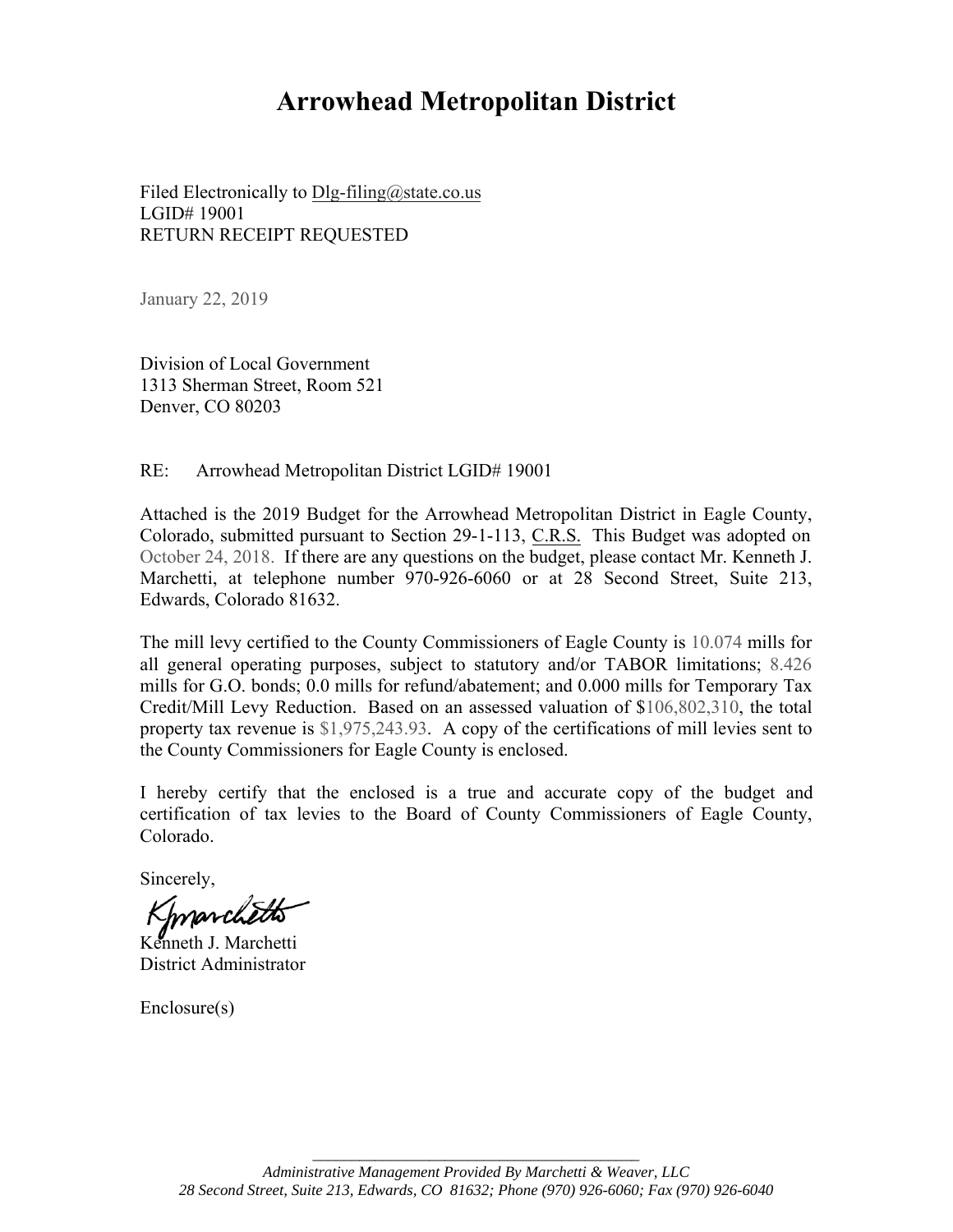#### **ARROWHEAD METROPOLITAN DISTRICT**

#### 2019 BUDGET MESSAGE

Arrowhead Metropolitan District is a quasi-municipal corporation organized and operated pursuant to provisions set forth in the Colorado Special District Act. The District, comprising approximately 12,020 acres of land, was established to provide park and recreational facilities, fire protection services, water services, cable TV services and to construct and maintain roadways and storm drainage facilities within its boundaries, which are located in Eagle County, Colorado.

The District has no employees and all operations and administrative functions are provided through contracts with other entities.

The following budget is prepared on the modified accrual basis of accounting, which is consistent with the basis of accounting used in presenting the District's financial statements.

#### 2019 BUDGET STRATEGY

The District strives to provide the highest level of service and infrastructure facilities for the residents and visitors within the District. The strategy for the 2019 budget focused on the following priorities:

- Maintain the high quality existing level of service and increase transportation services.
- Establish a property tax mill levy which, when combined with other revenues of the District, adequately funds the anticipated level of service and maintains a reasonable operating fund balance.
- Operate in accordance with 1992 "Amendment 1"
- Provide for infrastructure maintenance to avoid future cost escalation or significant deterioration
- Give priority to projects which improve efficiency or productivity
- Review all user fees and pass any cost savings on to the consumer
- Review all capital expenditures for immediate need or benefit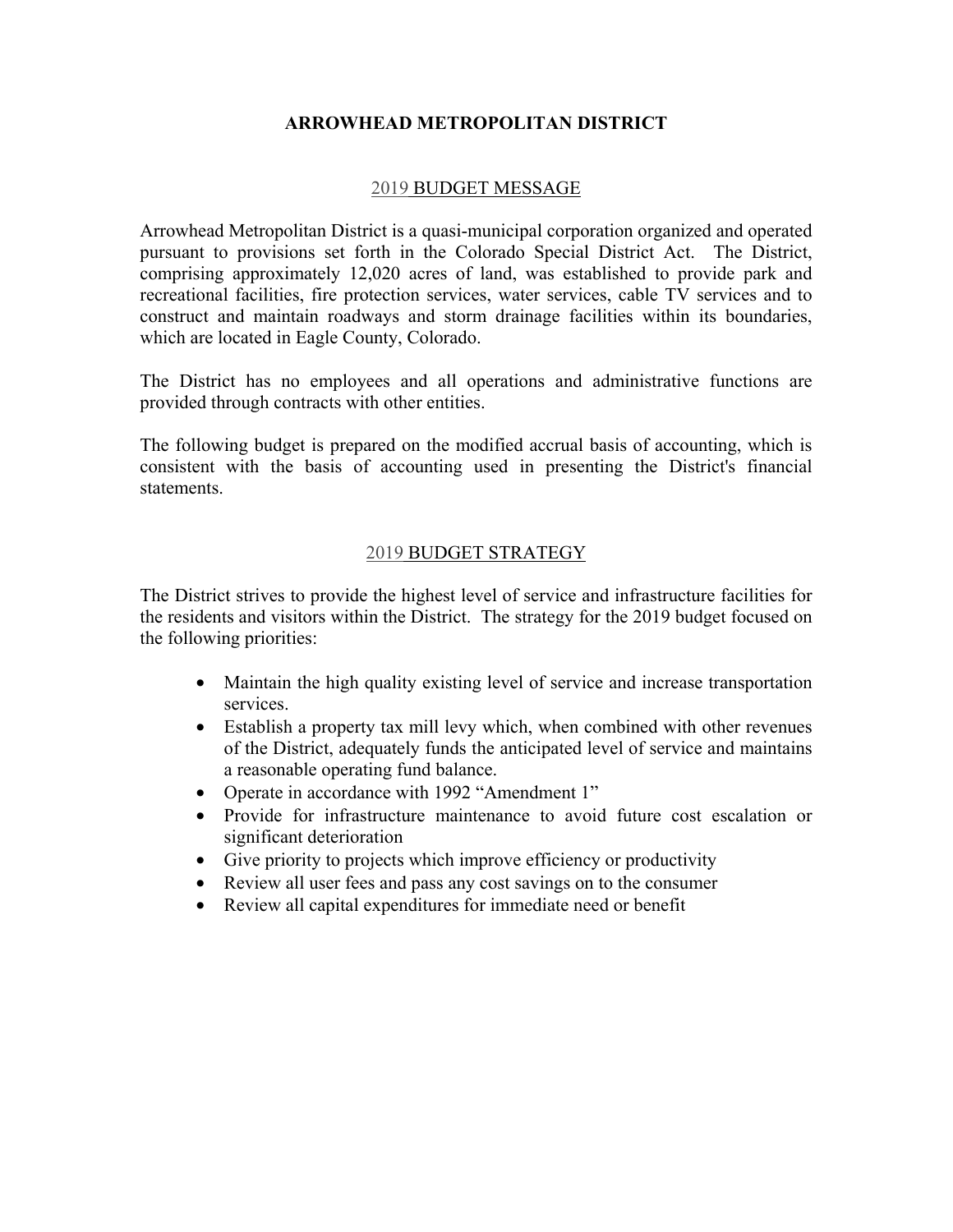#### **CERTIFICATION OF TAX LEVIES for NON-SCHOOL Governments**

| <b>TO:</b> County Commissioners <sup>1</sup> of<br>Eagle County                                                     |                                                                                                             |                     | , Colorado.                                                 |
|---------------------------------------------------------------------------------------------------------------------|-------------------------------------------------------------------------------------------------------------|---------------------|-------------------------------------------------------------|
| <b>On</b> behalf of the Arrowhead Metropolitan District                                                             |                                                                                                             |                     |                                                             |
|                                                                                                                     | $(taxing entity)^{A}$                                                                                       |                     |                                                             |
| the Board of Directors                                                                                              | $(governing body)^B$                                                                                        |                     |                                                             |
|                                                                                                                     |                                                                                                             |                     |                                                             |
| of the Arrowhead Metropolitan District                                                                              | $\left($ local government $\right)^C$                                                                       |                     |                                                             |
| <b>Hereby</b> officially certifies the following mills to                                                           |                                                                                                             |                     |                                                             |
| be levied against the taxing entity's GROSS                                                                         | \$106,742,870                                                                                               |                     |                                                             |
| assessed valuation of:                                                                                              | (Gross <sup>D</sup> assessed valuation, Line 2 of the Certification of Valuation From DLG $57^{\text{E}}$ ) |                     |                                                             |
| Note: If the assessor certified a NET assessed valuation<br>(AV) different than the GROSS AV due to a Tax Increment |                                                                                                             |                     |                                                             |
| Financing (TIF) Area <sup>F</sup> the tax levies must be calculated using                                           | \$106,742,870                                                                                               |                     |                                                             |
| the NET AV. The taxing entity's total property tax revenue                                                          | (NET <sup>G</sup> assessed valuation, Line 4 of the Certification of Valuation Form DLG 57)                 |                     |                                                             |
| will be derived from the mill levy multiplied against the NET<br>assessed valuation of:                             | <b>ASSESSOR NO LATER THAN DECEMBER 10</b>                                                                   |                     | USE VALUE FROM FINAL CERTIFICATION OF VALUATION PROVIDED BY |
| Submitted:<br>12/7/2018                                                                                             | for budget/fiscal year                                                                                      | 2019                |                                                             |
| (not later than Dec 15)<br>(mm/dd/yyyy)                                                                             |                                                                                                             | (yyyy)              |                                                             |
| <b>PURPOSE</b> (see end notes for definitions and examples)                                                         | $LEVY^2$                                                                                                    |                     | REVENUE <sup>2</sup>                                        |
| General Operating Expenses <sup>H</sup>                                                                             | 10.074                                                                                                      | mills               | $\mathcal{S}$<br>1,075,327.67                               |
| <minus> Temporary General Property Tax Credit/<br/><math>\overline{2}</math>.</minus>                               |                                                                                                             |                     |                                                             |
| Temporary Mill Levy Rate Reduction                                                                                  | (0.000)                                                                                                     | mills               | \$                                                          |
|                                                                                                                     |                                                                                                             |                     |                                                             |
| <b>SUBTOTAL FOR GENERAL OPERATING:</b>                                                                              | 10.074                                                                                                      | mills               | \$<br>1,075,327.67                                          |
| General Obligation Bonds and Interest <sup>J</sup><br>3.                                                            | 8.426                                                                                                       | mills               | 899,415.42<br>\$                                            |
| Contractual Obligations <sup>K</sup>                                                                                | 0.000                                                                                                       | mills               | \$                                                          |
| Capital Expenditures <sup>L</sup>                                                                                   | 0.000                                                                                                       | mills               | \$                                                          |
| 6. Refunds/Abatements <sup>M</sup>                                                                                  | 0.000                                                                                                       | mills               | \$                                                          |
| 7. Other <sup>N</sup> (specify):                                                                                    | 0.000                                                                                                       | mills               | \$                                                          |
|                                                                                                                     | 0.000                                                                                                       | mills               | \$                                                          |
| Sum of General Operating<br><b>TOTAL:</b><br>Subtotal and Lines 3 to 7                                              | 18.500                                                                                                      | mills               | $\$$<br>1,974,743.09                                        |
|                                                                                                                     |                                                                                                             |                     |                                                             |
| Contact person:<br>(print)<br>Kenneth J Marchetti                                                                   | Daytime<br>phone:                                                                                           | $(970)$ 926-6060 x6 |                                                             |
| Kppparchetts<br>Signed:                                                                                             | Title:                                                                                                      |                     | District Administrator                                      |
|                                                                                                                     |                                                                                                             |                     |                                                             |

*Include one copy of this tax entity's completed form when filing the local government's budget by January 31st, per 29-1-113 C.R.S. with the Division of Local Government (DLG), Room 521, 1313 Sherman Street, Denver, Colorado 80203. Questions? Call DLG (303) 864-7720.*

<sup>1</sup> If the *taxing entity's* boundaries include more than one county, you must certify the levies to each county. Use a separate form for each county and certify the same levies uniformly to each county per Article X, Section 3 of the Colorado Constitution.

<sup>2</sup> Levies must be rounded to three decimal places and revenue must be calculated from the total *NET assessed valuation* (Line 4 of Form DLG57 on the County Assessor's **FINAL** certification of valuation).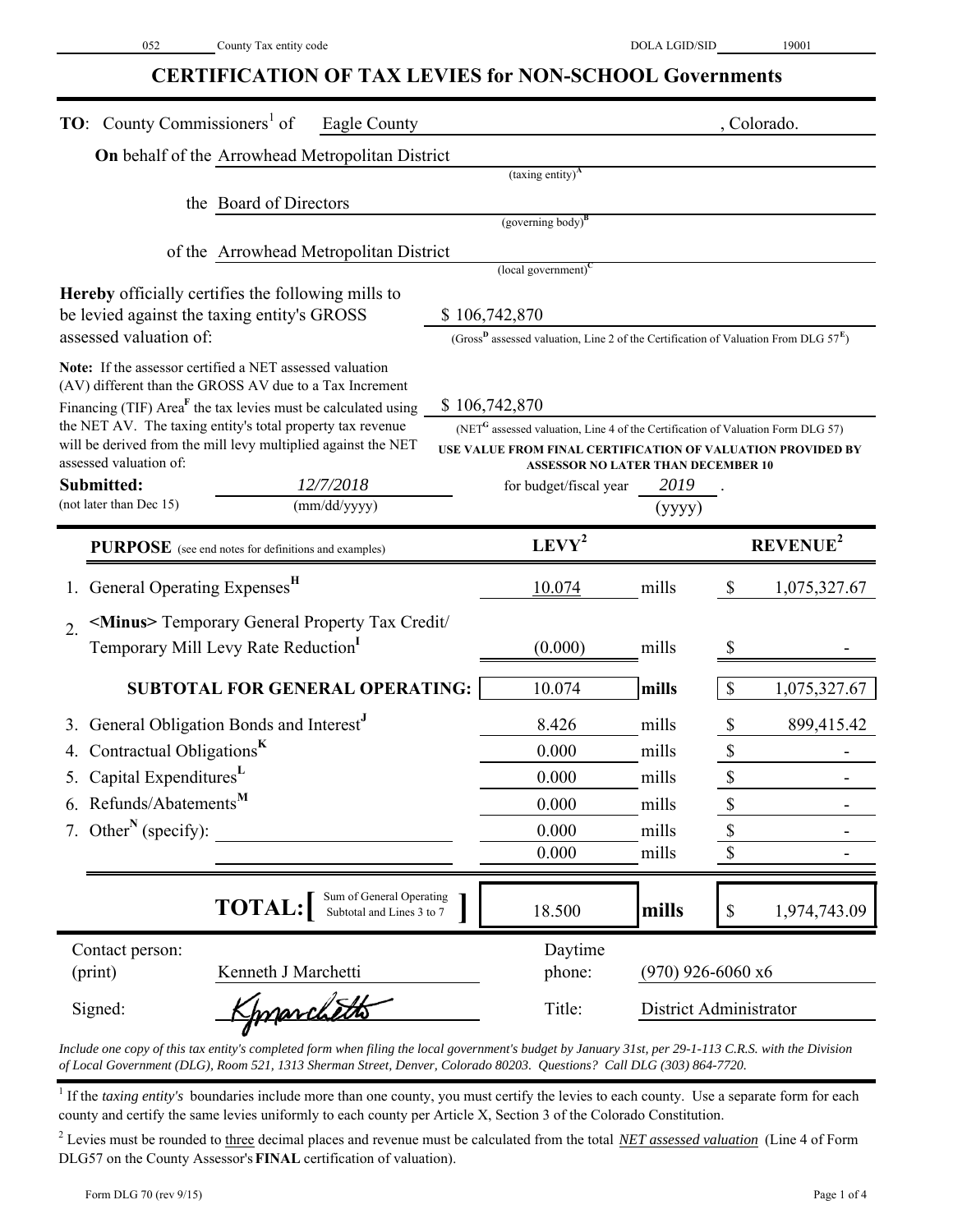#### Arrowhead Metropolitan District **CERTIFICATION OF TAX LEVIES, continued**

#### **THIS SECTION APPLIES TO TITLE 32, ARTICLE 1 SPECIAL DISTRICTS THAT LEVY TAXES**

**FOR PAYMENT OF GENERAL OBLIGATION DEBT (32-1-603 C.R.S.)**. Taxing entities that are Special Districts or Subdistricts of Special Districts must certify separate mill levies and revenue to the Board of County Commissioners, one each for the funding requirements of each debt (32-1-603, C.R.S.) Use additional pages as necessary. The Special District's or Subdistrict's total levies for general obligation bonds and total levies for contractual obligations should be recorded on Page 1, Lines 3 and 4 respectively.

#### **CERTIFY A SEPARATE MILL LEVY FOR EACH BOND OR CONTRACT:**

#### **BONDS<sup>J</sup> :**

| Purpose of Issue: | Refunding the Districts GO Improvement Bonds Series 1998 and for Captial |  |  |  |  |
|-------------------|--------------------------------------------------------------------------|--|--|--|--|
|                   | purchases                                                                |  |  |  |  |
| Series:           | General Obligation Bonds Series 2009 \$10,950,000                        |  |  |  |  |
| Date of Issue:    | September 10, 2009                                                       |  |  |  |  |
| Coupon rate:      | 2.500\% to 4.750\%                                                       |  |  |  |  |
| Maturity Date:    | December 1, 2032                                                         |  |  |  |  |
| Levy:             | 1.425                                                                    |  |  |  |  |
| Revenue:          | \$152,109.65                                                             |  |  |  |  |

2. Purpose of Issue:

|                | Refunding the District's GO Improvement Bonds Series 1994B, the District's<br>GO Improvement Bonds Series 1995A, and the District's GO Bonds Series 1996 |
|----------------|----------------------------------------------------------------------------------------------------------------------------------------------------------|
|                | for capital improvements, the Districts GOP Bond Series 2001                                                                                             |
| Series:        | \$43,441.00                                                                                                                                              |
| Date of Issue: | August 2, 2011                                                                                                                                           |
| Coupon rate:   | 2.00% to 4.10%                                                                                                                                           |
| Maturity Date: | June 1, 2031                                                                                                                                             |
| Levy:          | 1.482                                                                                                                                                    |
| Revenue:       | \$158,194.04                                                                                                                                             |
|                |                                                                                                                                                          |

| Purpose of Contract: | Refunding a portion of the District's GO 2009 Bonds to more favorable terms |
|----------------------|-----------------------------------------------------------------------------|
| Title:               | General Obligation Refunding Bond Series 2017 \$8,385,000                   |
| Date:                | January 18, 2017                                                            |
| Principal Amount:    | \$8,385,000.00                                                              |
| Maturity Date:       | December 1, 2031                                                            |
| Levy:                | 5.519                                                                       |
| Revenue:             | \$589,111.73                                                                |
|                      |                                                                             |

## **CONTRACTSK:**

| 4. | Purpose of Contract: |  |  |  |
|----|----------------------|--|--|--|
|    | Title:               |  |  |  |
|    | Date:                |  |  |  |
|    | Principal Amount:    |  |  |  |
|    | Maturity Date:       |  |  |  |
|    | Levy:                |  |  |  |
|    | Revenue:             |  |  |  |
|    |                      |  |  |  |
| 5. | Purpose of Contract: |  |  |  |
|    | Title:               |  |  |  |
|    | Date:                |  |  |  |
|    | Principal Amount:    |  |  |  |
|    | Maturity Date:       |  |  |  |
|    | Levy:                |  |  |  |
|    | Revenue:             |  |  |  |
|    |                      |  |  |  |

Use multiple copies of this page as necessary to separately report all bond and contractual obligations per 32-1-1603, C.R.S.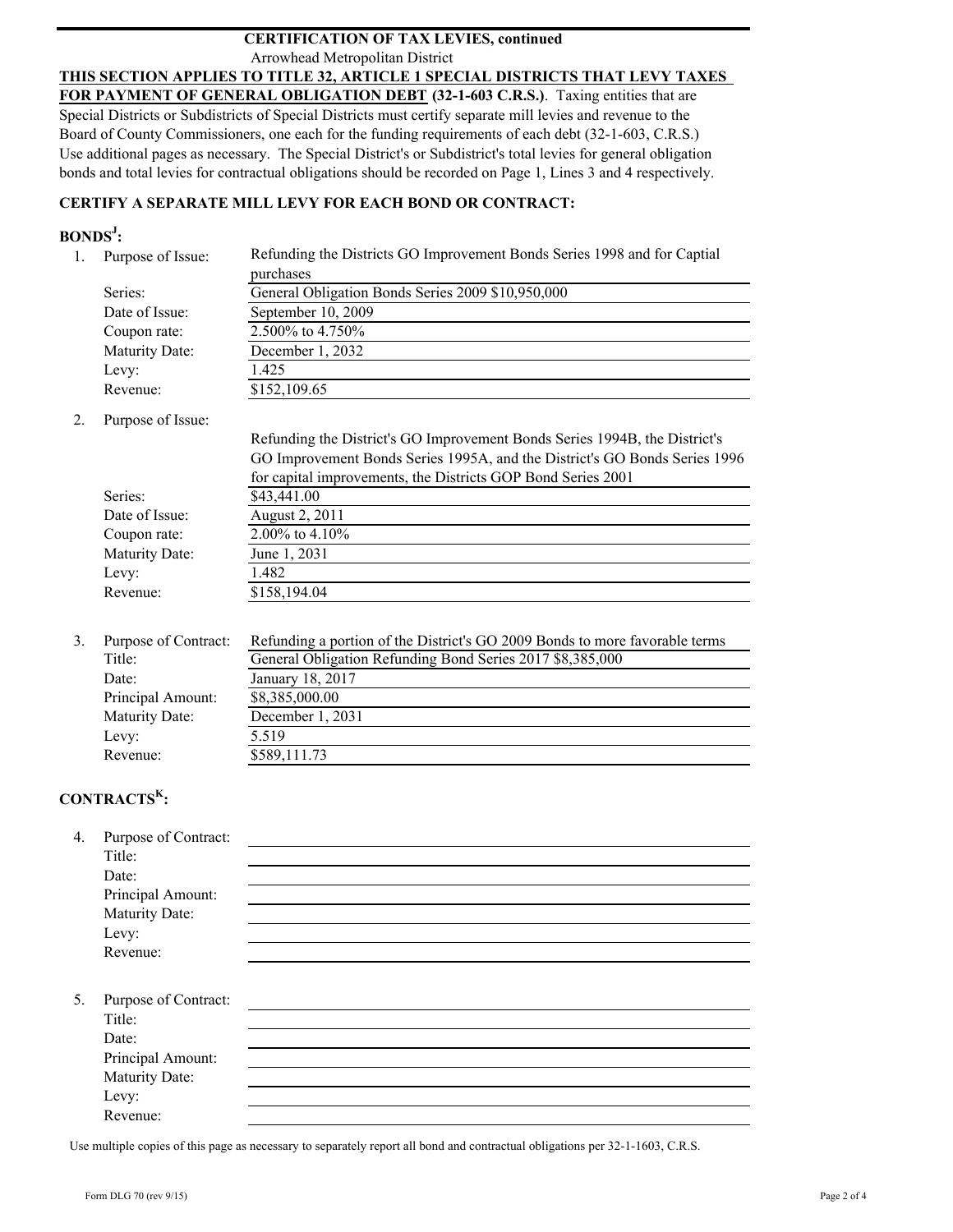## **CERTIFICATION OF TAX LEVIES for NON-SCHOOL Governments**

| <b>TO:</b> County Commissioners <sup>1</sup> of<br>Eagle County                                                                      |          |                                                                                                             |                     | , Colorado.            |        |
|--------------------------------------------------------------------------------------------------------------------------------------|----------|-------------------------------------------------------------------------------------------------------------|---------------------|------------------------|--------|
| On behalf of the Arrowhead Metropolitan District                                                                                     |          |                                                                                                             |                     |                        |        |
|                                                                                                                                      |          | $(taxing entity)^A$                                                                                         |                     |                        |        |
| the Board of Directors                                                                                                               |          |                                                                                                             |                     |                        |        |
|                                                                                                                                      |          | $(governing body)^B$                                                                                        |                     |                        |        |
| of the Arrowhead Metropolitan District                                                                                               |          | $\left($ local government $\right)^{C}$                                                                     |                     |                        |        |
| <b>Hereby</b> officially certifies the following mills to                                                                            |          |                                                                                                             |                     |                        |        |
| be levied against the taxing entity's GROSS                                                                                          | \$59,440 |                                                                                                             |                     |                        |        |
| assessed valuation of:                                                                                                               |          | (Gross <sup>B</sup> assessed valuation, Line 2 of the Certification of Valuation From DLG $57^{\text{E}}$ ) |                     |                        |        |
| Note: If the assessor certified a NET assessed valuation                                                                             |          |                                                                                                             |                     |                        |        |
| (AV) different than the GROSS AV due to a Tax Increment<br>Financing (TIF) Area <sup>F</sup> the tax levies must be calculated using | \$59,440 |                                                                                                             |                     |                        |        |
| the NET AV. The taxing entity's total property tax revenue                                                                           |          | (NET <sup>G</sup> assessed valuation, Line 4 of the Certification of Valuation Form DLG 57)                 |                     |                        |        |
| will be derived from the mill levy multiplied against the NET                                                                        |          | USE VALUE FROM FINAL CERTIFICATION OF VALUATION PROVIDED BY                                                 |                     |                        |        |
| assessed valuation of:<br>Submitted:<br>12/7/2018                                                                                    |          | <b>ASSESSOR NO LATER THAN DECEMBER 10</b><br>for budget/fiscal year                                         | 2019                |                        |        |
| (not later than Dec 15)<br>(mm/dd/yyyy)                                                                                              |          |                                                                                                             | (yyyy)              |                        |        |
| <b>PURPOSE</b> (see end notes for definitions and examples)                                                                          |          | $LEVY^2$                                                                                                    |                     | REVENUE <sup>2</sup>   |        |
|                                                                                                                                      |          |                                                                                                             |                     |                        |        |
| General Operating Expenses <sup>H</sup>                                                                                              |          | 0.000                                                                                                       | mills               | $\mathcal{S}$          |        |
| <minus> Temporary General Property Tax Credit/<br/><math>\mathcal{D}_{\alpha}</math></minus>                                         |          |                                                                                                             |                     |                        |        |
| Temporary Mill Levy Rate Reduction <sup>1</sup>                                                                                      |          | (0.000)                                                                                                     | mills               | \$                     |        |
| <b>SUBTOTAL FOR GENERAL OPERATING:</b>                                                                                               |          | (0.000)                                                                                                     | mills               | \$                     |        |
| General Obligation Bonds and Interest <sup>J</sup>                                                                                   |          | 8.426                                                                                                       | mills               | \$                     | 500.84 |
| Contractual Obligations <sup>K</sup>                                                                                                 |          | 0.000                                                                                                       | mills               | $\mathbb S$            |        |
| Capital Expenditures <sup>L</sup>                                                                                                    |          | 0.000                                                                                                       | mills               | \$                     |        |
| 6. Refunds/Abatements <sup>M</sup>                                                                                                   |          | 0.000                                                                                                       | mills               | \$                     |        |
| 7. Other <sup>N</sup> (specify):                                                                                                     |          | 0.000                                                                                                       | mills               | \$                     |        |
|                                                                                                                                      |          | 0.000                                                                                                       | mills               | \$                     |        |
| Sum of General Operating<br><b>TOTAL:</b><br>Subtotal and Lines 3 to 7                                                               |          | 8.426                                                                                                       | mills               | \$                     | 500.84 |
| Contact person:                                                                                                                      |          | Daytime                                                                                                     |                     |                        |        |
| (print)<br>Kenneth J Marchetti                                                                                                       |          | phone:                                                                                                      | $(970)$ 926-6060 x6 |                        |        |
| Imarchetts<br>Signed:                                                                                                                |          | Title:                                                                                                      |                     | District Administrator |        |

*Include one copy of this tax entity's completed form when filing the local government's budget by January 31st, per 29-1-113 C.R.S. with the Division of Local Government (DLG), Room 521, 1313 Sherman Street, Denver, Colorado 80203. Questions? Call DLG (303) 864-7720.*

<sup>1</sup> If the *taxing entity's* boundaries include more than one county, you must certify the levies to each county. Use a separate form for each county and certify the same levies uniformly to each county per Article X, Section 3 of the Colorado Constitution.

<sup>2</sup> Levies must be rounded to three decimal places and revenue must be calculated from the total *NET assessed valuation* (Line 4 of Form DLG57 on the County Assessor's **FINAL** certification of valuation).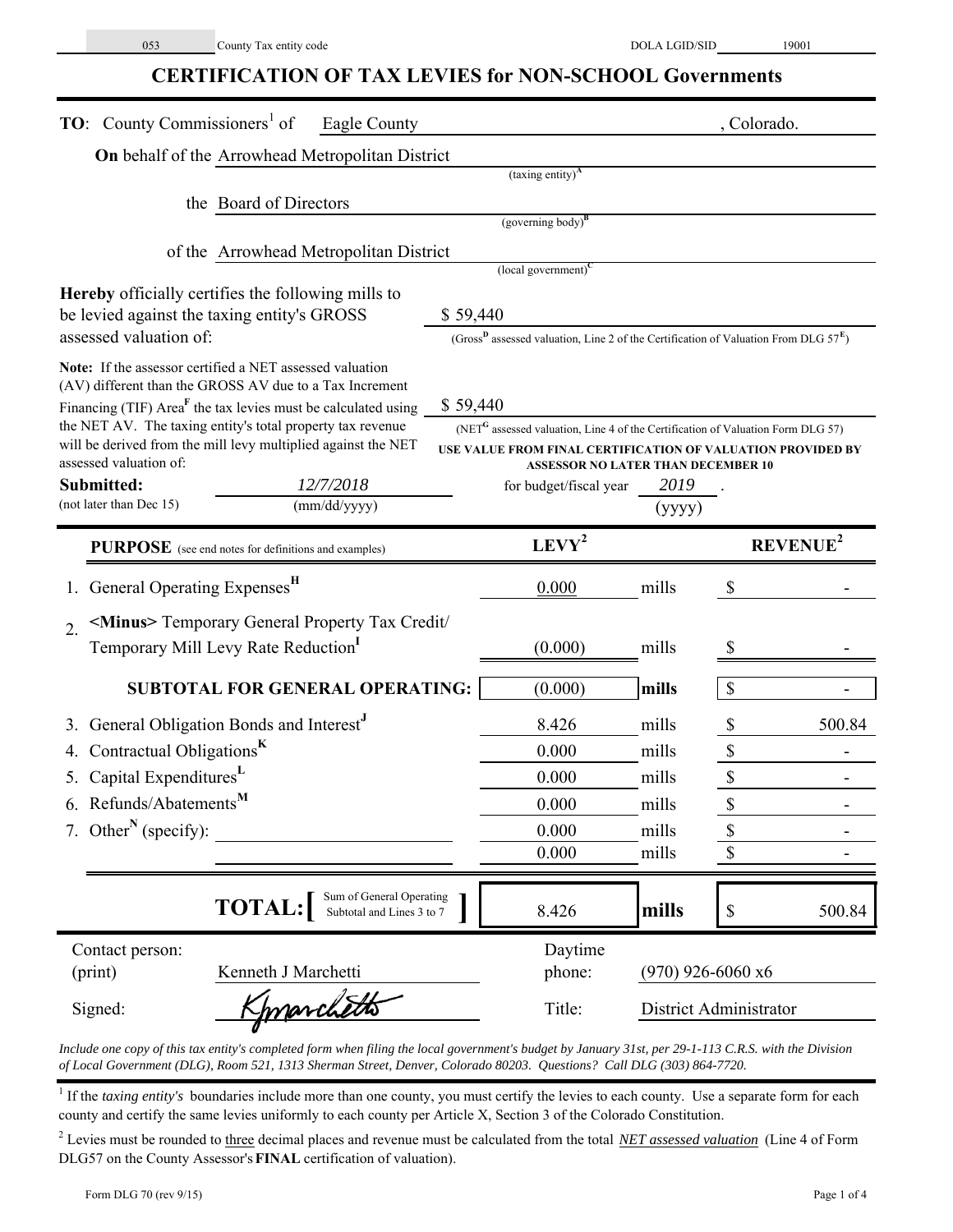#### Arrowhead Metropolitan District **CERTIFICATION OF TAX LEVIES, continued**

#### **THIS SECTION APPLIES TO TITLE 32, ARTICLE 1 SPECIAL DISTRICTS THAT LEVY TAXES**

**FOR PAYMENT OF GENERAL OBLIGATION DEBT (32-1-603 C.R.S.)**. Taxing entities that are Special Districts or Subdistricts of Special Districts must certify separate mill levies and revenue to the Board of County Commissioners, one each for the funding requirements of each debt (32-1-603, C.R.S.) Use additional pages as necessary. The Special District's or Subdistrict's total levies for general obligation bonds and total levies for contractual obligations should be recorded on Page 1, Lines 3 and 4 respectively.

#### **CERTIFY A SEPARATE MILL LEVY FOR EACH BOND OR CONTRACT:**

#### **BONDS<sup>J</sup> :**

| Purpose of Issue: | Refunding the Districts GO Improvement Bonds Series 1998 and for Captial |  |  |  |  |
|-------------------|--------------------------------------------------------------------------|--|--|--|--|
|                   | purchases                                                                |  |  |  |  |
| Series:           | General Obligation Bonds Series 2009 \$10,950,000                        |  |  |  |  |
| Date of Issue:    | September 10, 2009                                                       |  |  |  |  |
| Coupon rate:      | 2.500\% to 4.750\%                                                       |  |  |  |  |
| Maturity Date:    | December 1, 2032                                                         |  |  |  |  |
| Levy:             | 1.425                                                                    |  |  |  |  |
| Revenue:          | \$84.70                                                                  |  |  |  |  |

2. Purpose of Issue:

|                | Refunding the District's GO Improvement Bonds Series 1994B, the District's |
|----------------|----------------------------------------------------------------------------|
|                | GO Improvement Bonds Series 1995A, and the District's GO Bonds Series 1996 |
|                | for capital improvements, the Districts GOP Bond Series 2001               |
| Series:        | \$43,441.00                                                                |
| Date of Issue: | August 2, 2011                                                             |
| Coupon rate:   | 2.00% to $4.10\%$                                                          |
| Maturity Date: | June 1, 2031                                                               |
| Levy:          | 1.482                                                                      |
| Revenue:       | \$88.09                                                                    |

| Purpose of Contract: | Refunding a portion of the District's GO 2009 Bonds to more favorable terms |
|----------------------|-----------------------------------------------------------------------------|
| Title:               | General Obligation Refunding Bond Series 2017 \$8,385,000                   |
| Date:                | January 18, 2017                                                            |
| Principal Amount:    | \$8,385,000.00                                                              |
| Maturity Date:       | December 1, 2031                                                            |
| Levy:                | 5.519                                                                       |
| Revenue:             | \$328.05                                                                    |
|                      |                                                                             |

## **CONTRACTSK:**

| 4. | Purpose of Contract: |  |  |  |
|----|----------------------|--|--|--|
|    | Title:               |  |  |  |
|    | Date:                |  |  |  |
|    | Principal Amount:    |  |  |  |
|    | Maturity Date:       |  |  |  |
|    | Levy:                |  |  |  |
|    | Revenue:             |  |  |  |
|    |                      |  |  |  |
| 5. | Purpose of Contract: |  |  |  |
|    | Title:               |  |  |  |
|    | Date:                |  |  |  |
|    | Principal Amount:    |  |  |  |
|    | Maturity Date:       |  |  |  |
|    | Levy:                |  |  |  |
|    | Revenue:             |  |  |  |
|    |                      |  |  |  |

Use multiple copies of this page as necessary to separately report all bond and contractual obligations per 32-1-1603, C.R.S.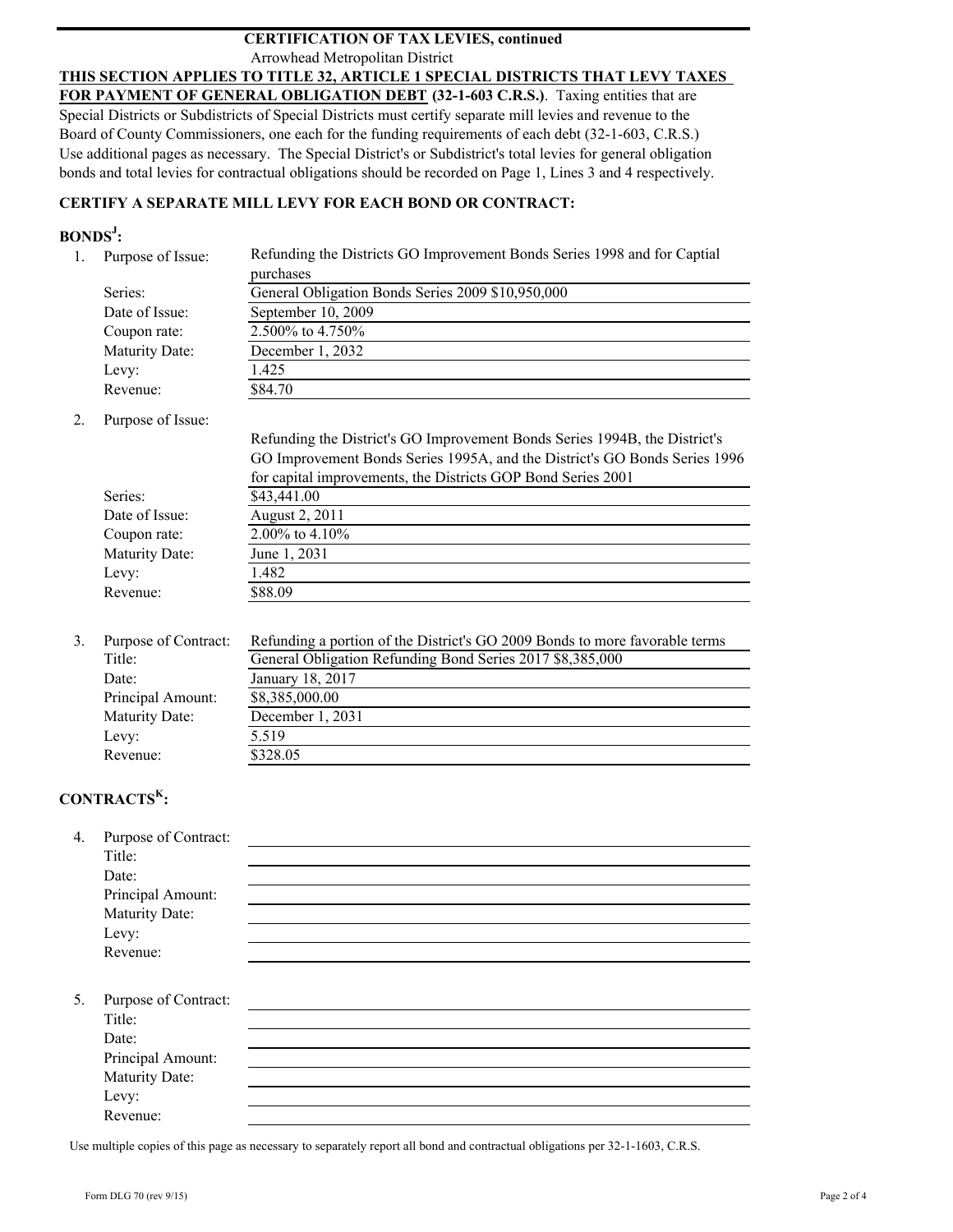## **RESOLUTIONS OF ARROWHEAD METROPOLITAN DISTRICT**

#### **TO ADOPT 2019 BUDGET**

A RESOLUTION SUMMARIZING EXPENDITURES AND REVENUES FOR EACH FUND AND ADOPTING A BUDGET FOR THE ARROWHEAD METROPOLITAN DISTRICT, COLORADO, FOR THE CALENDAR YEAR BEGINNING ON THE FIRST DAY OF JANUARY 2019 AND ENDING ON THE LAST DAY OF DECEMBER 2019.

WHEREAS, the Board of Directors of the Arrowhead Metropolitan District has appointed a budget committee to prepare and submit a proposed 2019 budget at the proper time; and

WHEAREAS, such committee has submitted a proposed budget to this governing body at the proper time, for its consideration, and;

WHEREAS, upon due and proper notice, published or posted in accordance with the law, said proposed budget was open for inspection by the public at a designated place, and a public hearing was held on October 24, 2018, and interested taxpayers were given the opportunity to file or register any objections to said proposed budget; and;

WHEREAS, whatever increases may have been made in the expenditures, like increases were added to the revenues or planned to be expended from reserves/fund balances so that the budget remains in balance, as required by law.

NOW, THEREFORE, BE IT RESOLVED by the Board of directors of the Arrowhead Metropolitan District, Eagle County, Colorado:

- Section 1. That the budget as submitted, amended, and summarized by fund, hereby is approved and adopted as the budget of the Arrowhead Metropolitan District for the year stated above.
- Section 2. That the budget hereby approved and adopted shall be certified by any officer or the District Administrator of the District and made a part of the public records of the District.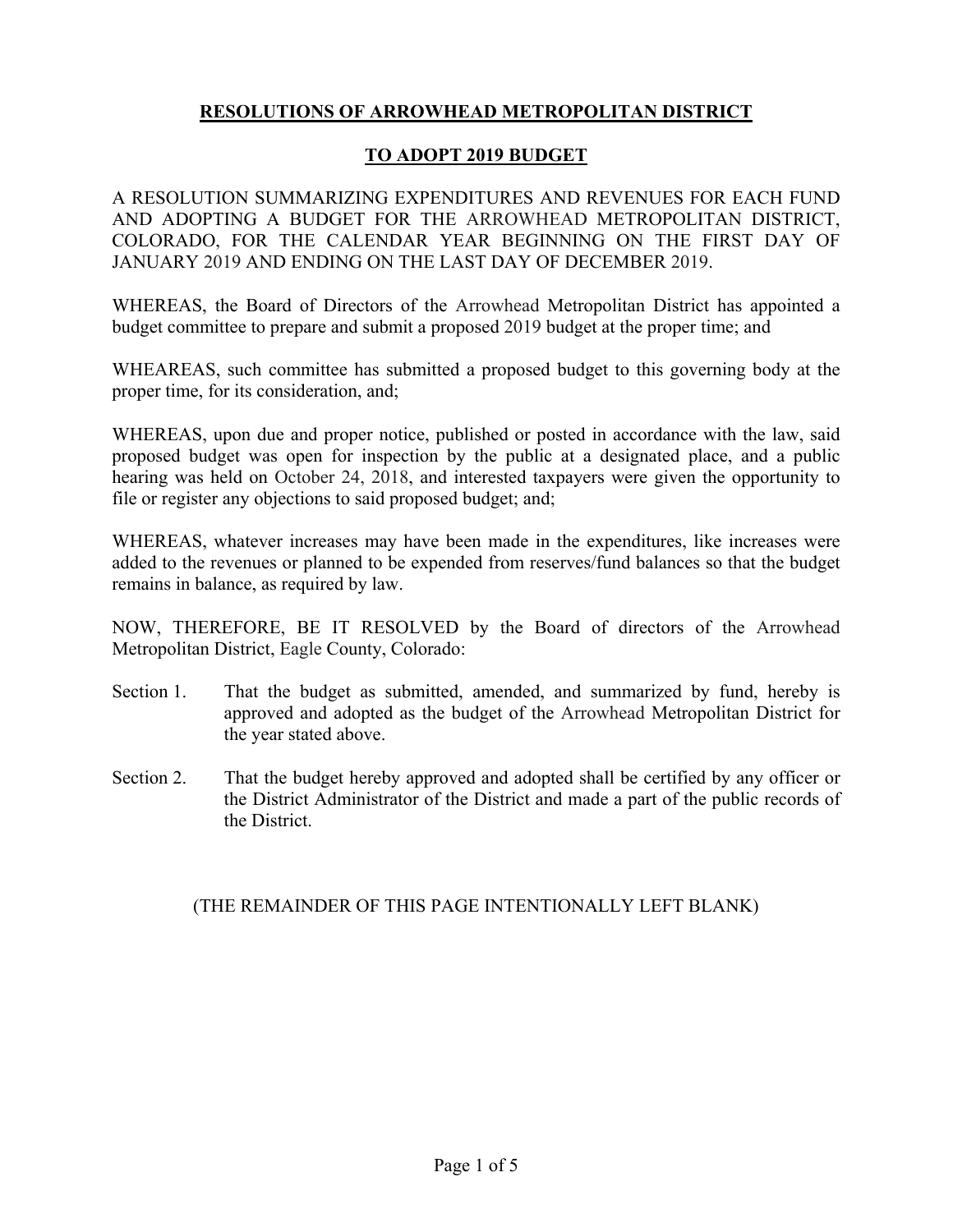## **TO SET MILL LEVIES**

A RESOLUTION LEVYING PROPERTY TAXES FOR THE YEAR 2018, TO HELP DEFRAY THE COSTS OF GOVERNMENT FOR THE ARROWHEAD METROPOLITAN DISTRICT, EAGLE COUNTY, COLORADO, FOR THE 2019 BUDGET YEAR.

WHEREAS, the Board of Directors of the Arrowhead Metropolitan District, has adopted the annual budget in accordance with the Local Government Budget Law, on October 24, 2018 and;

WHEREAS, the amount of money necessary to balance the budget for general operating expenses and capital expenditure purposes from property tax revenue is \$1,075,328 and;

WHEREAS, the Arrowhead Metropolitan District finds that it is required to temporarily lower the general operating mill levy to render a refund for \$0.00, and;

WHEREAS, the amount of money necessary to balance the budget for capital expenditure purposes from property tax revenue approved by voters or at public hearing is \$0.00, and;

WHEREAS, the amount of money necessary to balance the budget for voter approved bonds and interest is \$899,916, and;

WHEREAS, the 2018 valuation for assessment for the Arrowhead Metropolitan District, as certified by the County Assessor is \$106,802,310.

NOW, THEREFORE, BE IT RESOLVED by the Board of Directors of the ARROWHEAD METROPOLITAN DISTRICT, EAGLE COUNTY, COLORADO:

- Section 1. That for the purposes of meeting all general operating expenses of the Arrowhead Metropolitan District during the 2019 budget year, there is hereby levied a tax of 10.074 mills upon each dollar of the total valuation for assessment of all taxable property within the District for the year 2018.
- Section 2. That for the purposes of rendering a refund to its constituents during budget year 2019 there is hereby levied a temporary tax credit/mill levy reduction of 0.00 mills.
- Section 3. That for the purpose of meeting all capital expenditures of the Arrowhead Metropolitan District during the 2019 budget year, there is hereby levied a tax of 0.00 mills upon each dollar of the total valuation for assessment of all taxable property within the District for the year 2018.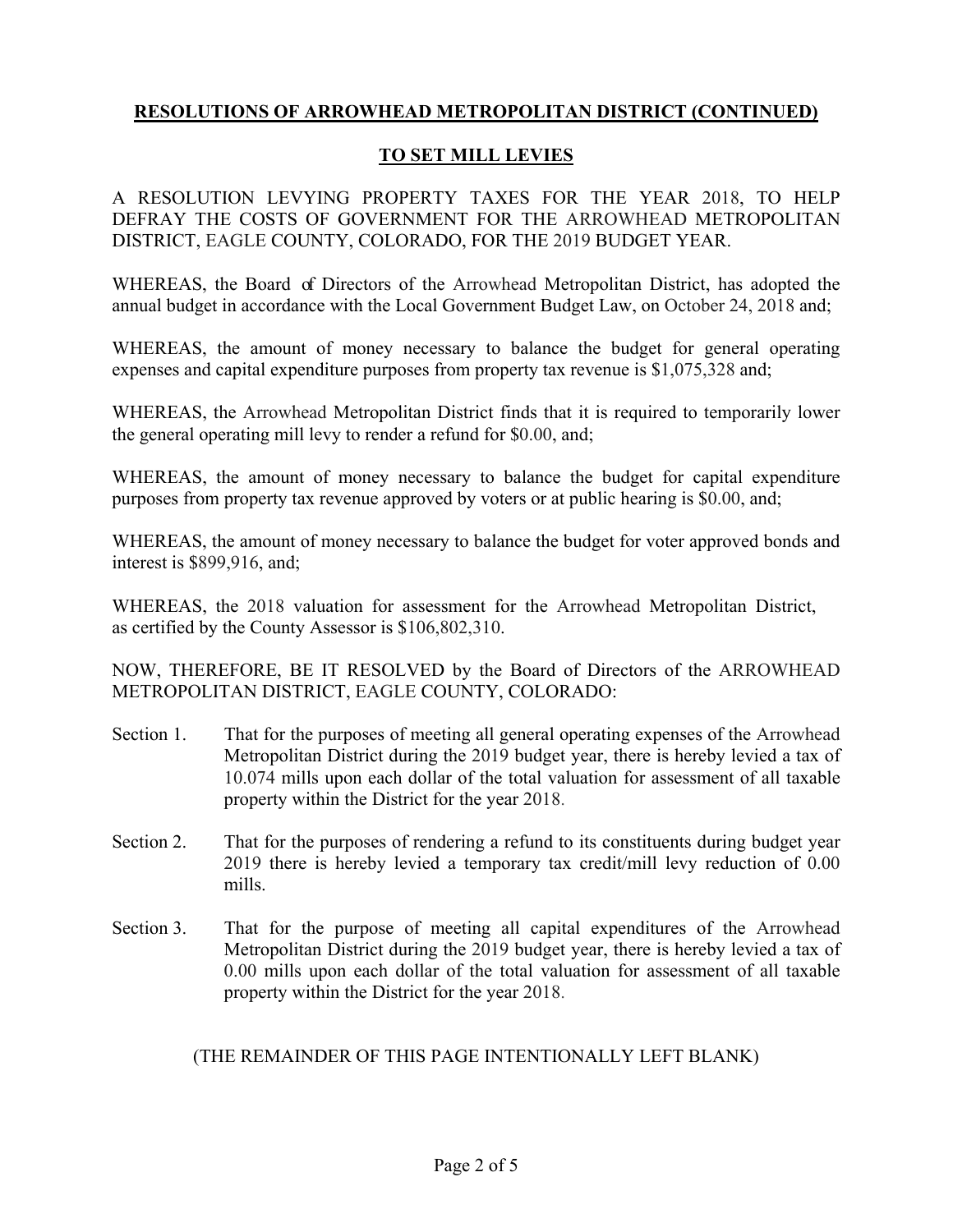## **TO SET MILL LEVIES (CONTINUED)**

- Section 4. That for the purpose of meeting all payments for bonds and interest of the Arrowhead Metropolitan District during the 2019 budget year, there is hereby levied a tax of 8.426 mills upon each dollar of the total valuation for assessment of all taxable property within the District for the year 2018.
- Section 5. That any officer or the District Administrator is hereby authorized and directed to either immediately certify to the County Commissioners of Eagle County, Colorado, the mill levies for the Arrowhead Metropolitan District as hereinabove determined and set, or be authorized and directed to certify to the County Commissioners of Eagle County, Colorado, the mill levies for the Arrowhead Metropolitan District as hereinabove determined and set based upon the final (December) certification of valuation from the county assessor.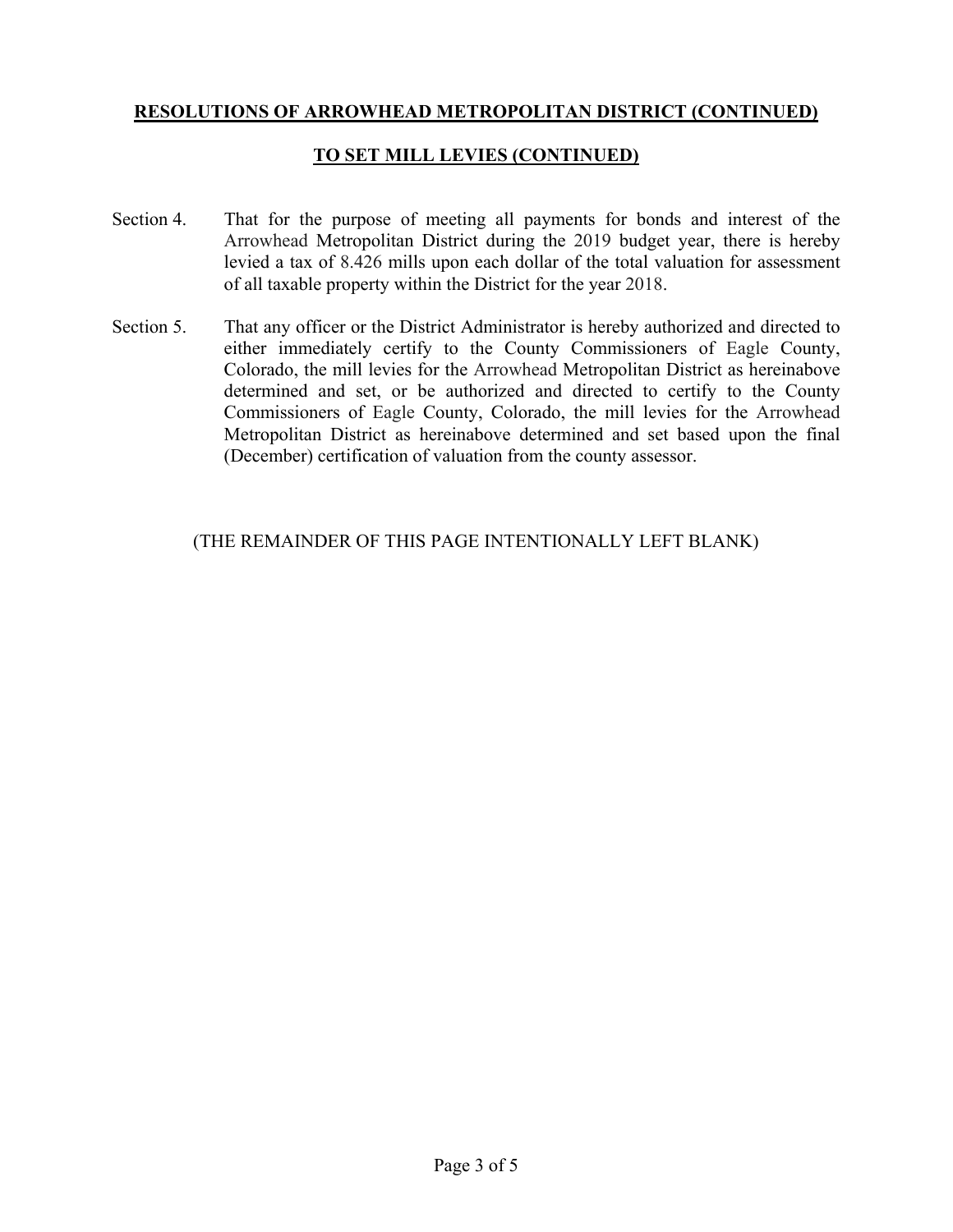#### **TO APPROPRIATE SUMS OF MONEY**

(PURSUANT TO SECTION 29-1-108, C.R.S.)

A RESOLUTION APPROPRIATING SUMS OF MONEY TO THE VARIOUS FUNDS AND SPENDING AGENCIES, IN THE AMOUNT AND FOR THE PURPOSE AS SET FORTH BELOW, FOR THE ARROWHEAD METROPOLITAN DISTRICT, EAGLE COUNTY, COLORADO, FOR THE 2019 BUDGET YEAR.

WHEREAS, the Board of Directors has adopted the annual budget in accordance with the Local Government Budget Law, on October 24, 2018, and;

WHEREAS, the Board of Directors has made provision therein for revenues in an amount equal or greater to the total proposed expenditures as set forth in said budget, and;

WHEREAS, it is not only required by law, but also necessary to appropriate the revenues and reserves or fund balances provided in the budget to and for the purposes described below, thereby establishing a limitation on expenditures for the operations of the District.

NOW, THEREFORE, BE IT RESOLVED BY THE BOARD OF DIRECTORS OF THE ARROWHEAD METROPOLITAN DISTRICT, EAGLE COUNTY, COLORADO:

Section 1. That the following sums are hereby appropriated from the revenues of each fund, to each fund, for the purposes stated:

|                                   | <b>Expenditures</b> | <b>Transfers</b> |
|-----------------------------------|---------------------|------------------|
| <b>General Fund</b>               |                     |                  |
| <b>Current Operating Expenses</b> | 892,806             |                  |
| Capital Expenditures              | 144,100             |                  |
| <b>Fund Transfers</b>             |                     | 203,575          |
| <b>Total General Fund</b>         | 1,036,906           | 203,575          |
| <b>Debt Service Fund</b>          |                     |                  |
| Debt Service Expenditures         | 3,214,297           |                  |
| <b>Total Debt Service Fund</b>    | 3,214,297           |                  |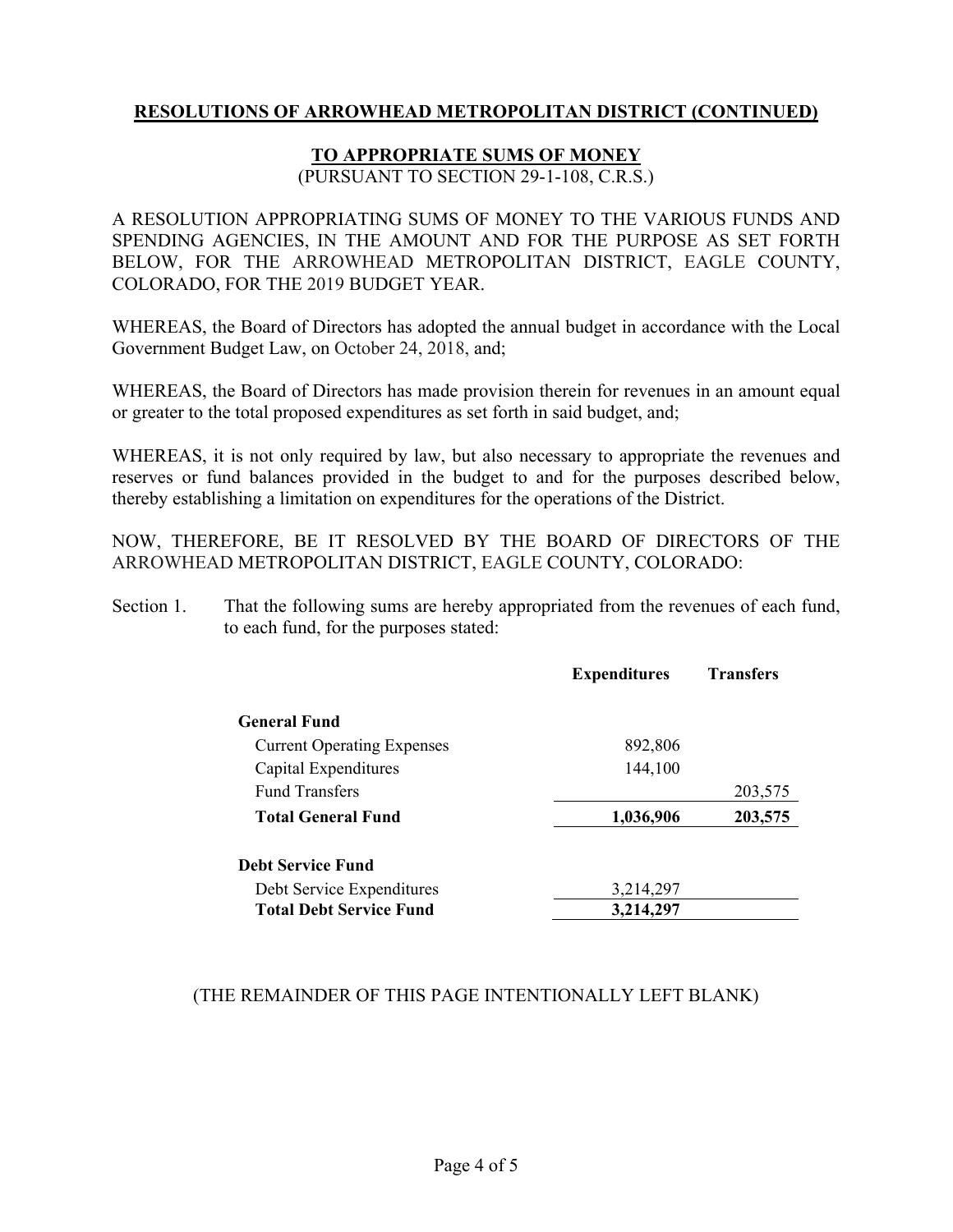## TO ADOPT 2019 BUDGET, SET MILL LEVIES AND **APPROPRIATE SUMS OF MONEY** (CONTINUED)

The above resolutions to adopt the 2019 budget, set the mill levies and to appropriate sums of money were adopted this 24th day of October, 2018.

| Attest: |  |
|---------|--|
|         |  |

à.

| Title: | TDRASURER |  |
|--------|-----------|--|
|        |           |  |

 $\alpha$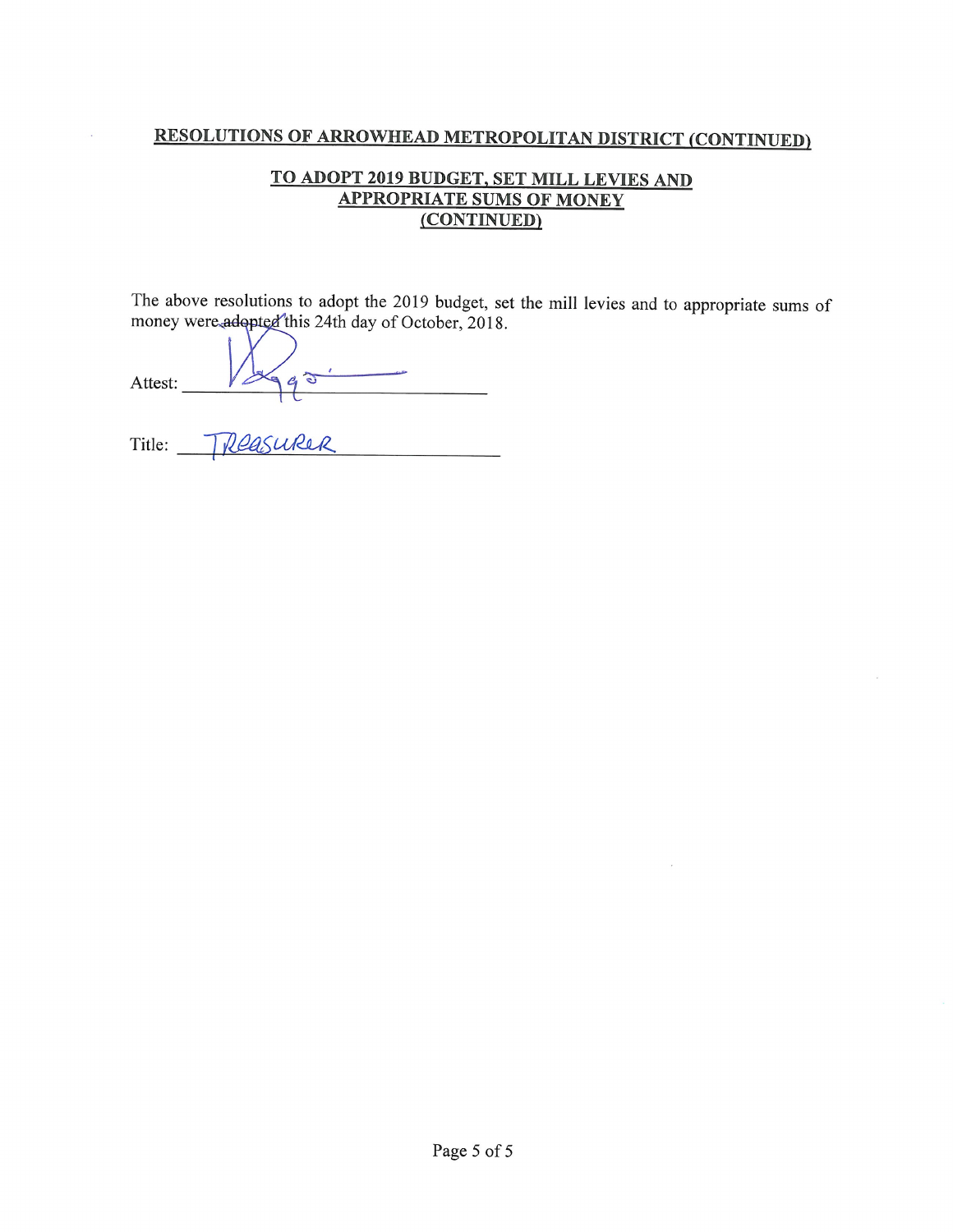| <b>ARROWHEAD METROPOLITAN DISTRICT</b>                          |                     |                 |                  |                 |             |                                 |              |               |                                         |
|-----------------------------------------------------------------|---------------------|-----------------|------------------|-----------------|-------------|---------------------------------|--------------|---------------|-----------------------------------------|
| STATEMENT OF REVENUES, EXPENDITURES AND CHANGES IN FUND BALANCE |                     |                 |                  |                 |             | <b>MODIFIED ACCRUAL BASIS</b>   |              |               |                                         |
| Actual, Budget and Forecast for the Periods Indicated           |                     |                 |                  |                 | Printed:    | 01/22/19                        |              |               |                                         |
| <b>GENERAL FUND</b>                                             | 2017<br>2018 ANNUAL |                 |                  | <b>2018 YTD</b> |             |                                 |              |               |                                         |
|                                                                 |                     |                 | 2018<br>Variance |                 |             | 10 Mo Endec10 Mo Ended Variance |              | Adopted       |                                         |
|                                                                 | <b>Audited</b>      | 2018            | Adopted          | Favorable       |             | 10/31/2018 10/31/2018           | Favorable    | 2019          | <b>Budget</b>                           |
|                                                                 | <b>Actual</b>       | <b>Forecast</b> | <b>Budget</b>    | (Unfavor)       | Actual      | <b>Budget</b>                   | (Unfavor)    | <b>Budget</b> | <b>Assumptions</b>                      |
| <b>REVENUES</b>                                                 |                     |                 |                  |                 |             |                                 |              |               |                                         |
| <b>Assessed Value</b>                                           | 109,618,530         | 108,094,500     | 108,094,500      |                 |             |                                 |              |               | 106,742,870 Final AV 11/2018            |
| AV Percent Increase                                             |                     | $-1%$           | $-1%$            |                 |             |                                 |              | $-1%$         |                                         |
| <b>Operating Mill Levy Rate</b>                                 | 10.074              | 10.074          | 10.074           |                 |             |                                 |              | 10.074        |                                         |
| <b>Property Taxes</b>                                           | 1,104,031           | 1,088,944       | 1,088,944        | $\mathbf 0$     | 1,084,283   | 1,088,944                       | (4,661)      |               | 1,075,328 Prelim AV * mill levy         |
| <b>Sales Taxes</b>                                              |                     |                 |                  |                 |             |                                 |              |               | election cancelled                      |
| Specific Ownership Taxes (On Autos)                             | 56,828              | 43,558          | 53,358           | (9,800)         | 39,777      | 40,019                          | (242)        |               | 43,013 % of Prop Tax                    |
| Conserv Tr Fund                                                 | 1,417               | 1,500           | 1,500            | 0               | 1,061       | 1,125                           | (64)         |               | 1,400 estimate based on prior years     |
| Water Tap Fees, Inclusion & Exclusion Fees                      | 32,896              | 1,056           | $\mathbf{0}$     | 1,056           | 1,056       | $\mathbf 0$                     | 1,056        |               |                                         |
| <b>Transportation Reimbursement</b>                             | 66,199              | 2,148           | $\Omega$         | 2,148           | 2.148       | $\Omega$                        | 2.148        |               |                                         |
| Miscellaneous Income                                            | 913                 | 3,048           | 650              | 2,398           | 3,048       | 650                             | 2,398        |               | 100 HC equity, permits, reimb for mis   |
| Parking Lot Expense Reimbursements                              | 46,487              | 46,717          | 46,717           | $\mathbf 0$     | 46,717      | 46,717                          | $\Omega$     | 46,951        | per agmts with CCR, VR                  |
| Sale of Equipment                                               | 5,490               | 6,540           | 5,500            | 1,040           | 6,540       | 5,500                           | 1,040        | 5,500         | sale old old bus                        |
| Interest Income                                                 | 33,593              | 47,281          | 25,841           | 21,440          | 39,835      | 21,534                          | 18,301       | 41,000        | % based on fund balance                 |
| <b>Total Revenue</b>                                            | 1,347,854           | 1,240,792       | 1,222,509        | 18,282          | 1,224,465   | 1,204,488                       | 19,977       | 1,213,291     |                                         |
| <b>OPERATING EXPENDITURES</b>                                   |                     |                 |                  |                 |             |                                 |              |               |                                         |
| Accounting & Administration                                     | 49,440              | 51,300          | 50,923           | (377)           | 42,791      | 42,436                          | (355)        | 53,474        | based on prev years actual time         |
| Election                                                        | $\Omega$            | 16,500          | 2,000            | (14,500)        | 16,522      | 2,000                           | (14, 522)    |               | 10,000 special sales tax election       |
| Audit                                                           | 5,450               | 9,350           | 5,750            | (3,600)         | 5,750       | 5,750                           | $\mathbf 0$  |               | 5,950 per engagement letter             |
| Legal                                                           | 14,636              | 10,000          | 10,000           | 0               | 3,952       | 8,333                           | 4,381        | 7,500         | estimate per Board                      |
| Office Overhead & Expenses                                      | 2,648               | 3,605           | 3,605            | $\mathbf 0$     | 2,948       | 3,004                           | 57           |               | 3,000 based on prev year actual         |
| Insurance                                                       | 8,446               | 9,067           | 9,067            | $\mathbf 0$     | 8,190       | 8,217                           | 27           | 10,326        | WC, P&GL, SDA dues                      |
| <b>Mosquito Control</b>                                         | 5,159               | 5,315           | 5,315            | $\Omega$        | 5,314       | 5,315                           | $\mathbf{1}$ |               | 5,579 per contract for 2019             |
| <b>Directors Fees</b>                                           | 5,400               | 6,500           | 5,000            | (1,500)         | 5,600       | 4,500                           | (1, 100)     |               | 6,105 \$100+1.75/ 5 directors, 12 meet  |
| <b>Eagle County Treasurers Fees</b>                             | 33,182              | 32,668          | 32,668           | 0               | 32,566      | 32,668                          | 102          |               | 32,260 % of Prop Tax                    |
| <b>Ecomonic Development</b>                                     |                     | $\Omega$        |                  | $\mathbf 0$     |             |                                 |              |               | 20,000 per Board                        |
| <b>Engineering - General</b>                                    | 188                 | 5,000           | 5,000            | $\mathbf 0$     | 700         | 4,167                           | 3,467        | 2,000         | estimate per Board                      |
| Service Contract Expense                                        | 146,181             | 167,046         | 157,921          | (9, 125)        | 141,741     | 131,601                         | (10, 140)    | 175,000       | per VR ops budget less expecte          |
| Service Contract Management                                     | 50,790              | 53,676          | 67,719           | 14,043          | 40,878      | 56,433                          | 15,554       |               | 56,029 per Operations Agrmt, VR budge   |
| Pond Maintenance                                                | 11,721              | 11,434          | 11,434           | $\mathbf 0$     | 3,424       | 11,434                          | 8,010        | 9,211         | per proposal from Aqua Sierra           |
| <b>Wetlands Maintenance</b>                                     | 3,089               | 3,182           | 3,182            | $\Omega$        | 1,088       | 3,182                           | 2,094        |               | 1,871 per proposal from Aqua Sierra     |
| Berm Maintenance                                                | 9.801               | 9,801           | 10,970           | 1,169           | 9,801       | 10,970                          | 1,169        | 9.801         | per estimate from CCR                   |
| Parking Lot Direct Mtce Expense                                 | 6,423               | 7,725           | 7,725            | $\mathbf 0$     | 2,632       | 6,438                           | 3,805        |               | 5,013 HC lights; AVA assess; stripe lot |
| Repair - Vehicles & General                                     | 9,500               | 6,000           | 6,000            | $\mathbf 0$     | 649         | 5,000                           | 4,351        | 6,000         | estimate per Board                      |
| Road Sweeping                                                   | $\Omega$            | 1,800           | 1,800            | $\mathbf 0$     | $\mathbf 0$ | 1,800                           | 1,800        | 1,500         | estimate per Board                      |
| Road & Drainage Repairs & Maintenance                           | 23,420              | 31,500          | 37,500           | 6,000           | 31,498      | 35,625                          | 4,127        |               | 33,420 estimate per Board               |
| Trans - Arrowhead Shuttle                                       | 194,380             | 196,677         | 201,339          | 4,662           | 196,677     | 201,339                         | 4,662        | 209,807       | per transportation exhibits             |
| Trans - Village to Village                                      | 29,271              | 31,830          | 31,830           | 0               | 31,830      | 31,830                          | 0            |               | 32,433 per transport exhibits, ADA agrn |
| Trans - BC Express Shuttle                                      | 48,181              | 51,982          | 51,982           | $\mathbf 0$     | 51,982      | 51,982                          | $\Omega$     |               | 53,027 per transportation exhibits      |
| Trans - Vail Ski Bus                                            | 2,789               | 3,995           | 2,011            | (1,985)         | 3,995       | 2,011                           | (1,985)      | 2,051         | per transportation exhibits             |
| <b>Utilities</b>                                                | 8,944               | 8,495           | 8.185            | (310)           | 8,205       | 8,185                           | (20)         |               | 9,435 wetlands electric; irrig water    |
| Miscellaneous Expense                                           | 5,758               | 7,004           | 7,004            | 0               | 2,662       | 5,837                           | 3,175        | 5,000         | estimate per Board                      |
| Maintenance Facility Lease                                      | 49,558              | 50,499          | 51,229           | 730             | 42,083      | 42,691                          | 608          | 52,014        | per Operations Agrmt, VR budge          |
| Contingency - Operating                                         |                     | $\mathbf 0$     | 75,000           | 75,000          |             | 0                               | 0            | 75,000        | per Board                               |
| <b>Total Operating Expenditures</b>                             | 724,353             | 791,951         | 862,158          | 70,207          | 693,477     | 722,745                         | 29.268       | 892,806       |                                         |
|                                                                 |                     |                 |                  |                 |             |                                 |              |               |                                         |

No assurance is provided on these financial statements; substantially all disclosures required by GAAP omitted.

**PAGE 1**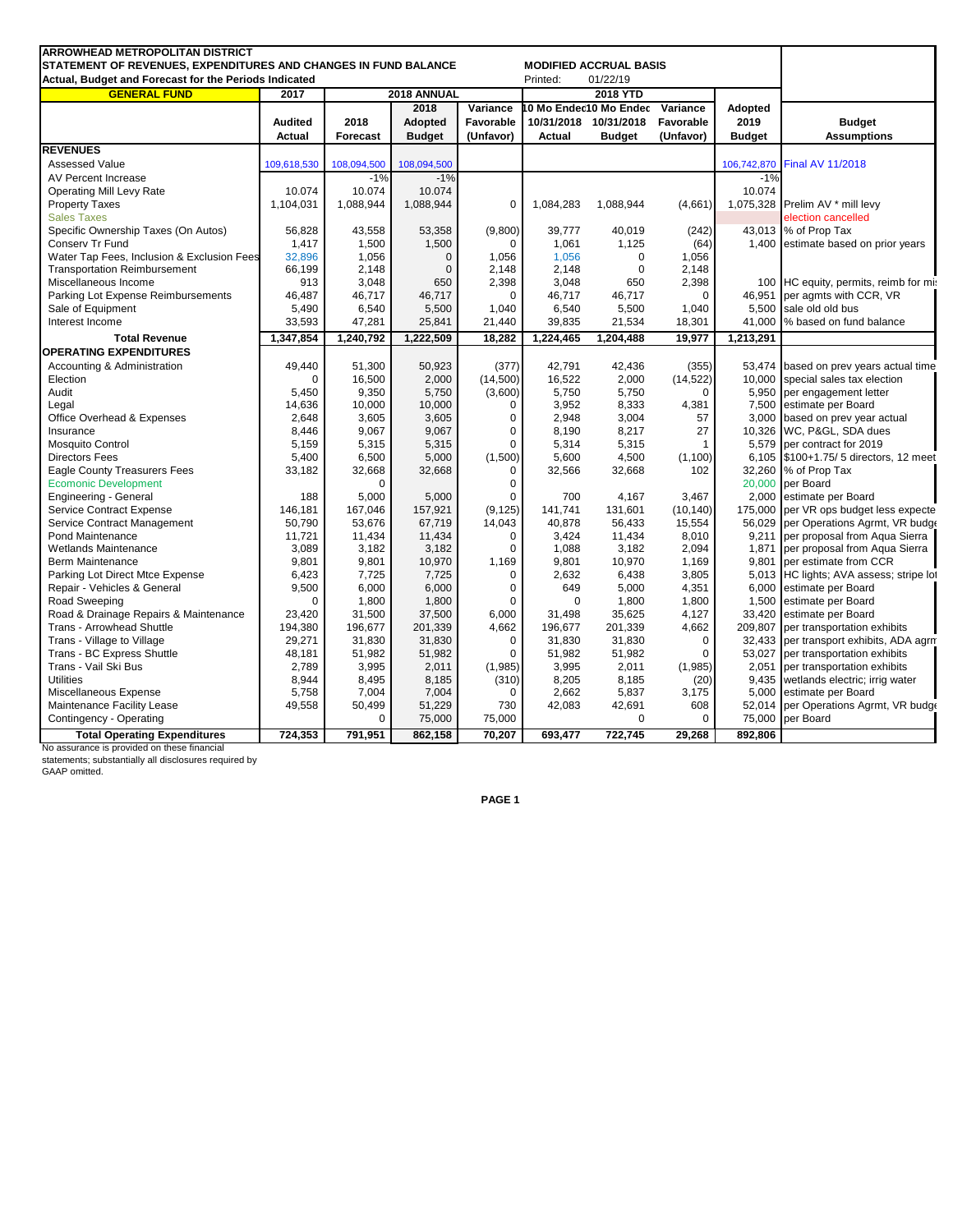| <b>ARROWHEAD METROPOLITAN DISTRICT</b>                          |                     |                  |               |                                    |              |                               |                  |               |                                       |
|-----------------------------------------------------------------|---------------------|------------------|---------------|------------------------------------|--------------|-------------------------------|------------------|---------------|---------------------------------------|
| STATEMENT OF REVENUES, EXPENDITURES AND CHANGES IN FUND BALANCE |                     |                  |               |                                    |              | <b>MODIFIED ACCRUAL BASIS</b> |                  |               |                                       |
| Actual, Budget and Forecast for the Periods Indicated           |                     |                  |               |                                    | Printed:     | 01/22/19                      |                  |               |                                       |
| <b>GENERAL FUND</b>                                             | 2018 ANNUAL<br>2017 |                  |               | 2018 YTD                           |              |                               |                  |               |                                       |
|                                                                 |                     | 2018<br>Variance |               | 10 Mo Endec10 Mo Ended<br>Variance |              | Adopted                       |                  |               |                                       |
|                                                                 | <b>Audited</b>      | 2018             | Adopted       | Favorable                          |              | 10/31/2018 10/31/2018         | <b>Favorable</b> | 2019          | <b>Budget</b>                         |
|                                                                 | Actual              | Forecast         | <b>Budget</b> | (Unfavor)                          | Actual       | <b>Budget</b>                 | (Unfavor)        | <b>Budget</b> | <b>Assumptions</b>                    |
| <b>CAPITAL EXPENDITURES</b>                                     |                     |                  |               |                                    |              |                               |                  |               |                                       |
| <b>BOND COST OF ISSUANCE</b>                                    |                     |                  |               | O                                  |              | 0                             | C                |               |                                       |
| <b>PROJECTS &amp; PARKING LOT &amp; PLAYGROU</b>                | 14.948              | $\Omega$         |               |                                    | $\Omega$     | $\Omega$                      |                  |               |                                       |
| PARKING LOT SEAL COAT                                           | 13,472              | 14,900           | $\mathbf{0}$  | (14,900)                           | 14,900       | $\Omega$                      | (14,900)         |               |                                       |
| PARKING LOT OVERLAY                                             | 0                   |                  | $\Omega$      |                                    | $\Omega$     |                               |                  |               |                                       |
| ROAD OVERLAYS - CONSTRUCTION                                    | 219,398             | 14,250           | $\Omega$      | (14, 250)                          | 14,250       | $\Omega$                      | (14,250)         | $\Omega$      |                                       |
| ROAD OVERLAYS - ENGR & CONSTR MGT                               | 9,502               | 9,000            |               | (9,000)                            | 8,940        | $\Omega$                      | (8,940)          |               |                                       |
| <b>EQUIPMENT</b>                                                |                     |                  |               | ∩                                  |              |                               |                  |               |                                       |
| <b>Trucks</b>                                                   | 14,223              | 17.710           | 30,000        | 12,290                             | 17.710       | 30,000                        | 12,290           | 22,000        | 1 New truck less trade in             |
| Plows                                                           | 13,426              | 6.775            | 8,000         | 1,225                              | 6,775        | 8,000                         | 1,225            | n             |                                       |
| Cinder Spreader                                                 |                     |                  |               |                                    | <sup>0</sup> |                               | $\Omega$         |               | 7,000 per equipment replacement scho  |
| <b>Bus Ski Racks</b>                                            |                     |                  |               |                                    | $\Omega$     |                               |                  |               |                                       |
| <b>TRANSPORTATION BUS</b>                                       | 61,118              | 61.718           | 65,500        | 3,782                              | $\Omega$     | 65,500                        | 65,500           |               | 65,100 New bus, per equip replacement |
| CAPITAL CONTINGENCY/UNIDENTIFIED                                |                     | 11,850           | 50,000        | 38,150                             |              | U                             | <sup>0</sup>     | 50,000        |                                       |
| <b>Total Capital Expenditures</b>                               | 346.086             | 136,203          | 153,500       | 17,297                             | 62,575       | 103,500                       | 40,925           | 144,100       |                                       |
| <b>Total Expenditures</b>                                       | 1,070,439           | 928,154          | 1,015,658     | 87,504                             | 756,052      | 826,245                       | 70,193           | 1,036,906     |                                       |
| Revenue Over (Under) Expenditures                               | 277,415             | 312,637          | 206,851       | 105,786                            | 468,413      | 378,243                       | 90,170           | 176,386       |                                       |
| <b>OTHER FINANCING SOURCES AND (USES)</b>                       |                     |                  |               |                                    |              |                               |                  |               |                                       |
| <b>XFER TO D/S FUND</b>                                         | (149, 821)          | (153, 894)       | (157, 041)    | 3,147                              | $\mathbf 0$  | 0                             | $\Omega$         | (203, 575)    |                                       |
| <b>Total Other Financing</b>                                    | (149, 821)          | (153, 894)       | (157, 041)    | 3,147                              | $\bf{0}$     | $\bf{0}$                      | $\bf{0}$         | (203, 575)    |                                       |
| <b>FUND BALANCE - BEGINNING</b>                                 | 1,763,646           | 1,891,240        | 1,872,508     | 18,732                             | 1,891,240    | 1,872,508                     | 18,732           | 2,049,984     |                                       |
| <b>FUND BALANCE - ENDING</b>                                    | 1,891,240           | 2,049,984        | 1,922,318     | 127,666                            | 2,359,653    | 2,250,751                     | 108,902          | 2,022,795     |                                       |
| No assurance is provided on these financial                     | $=$                 |                  | $=$           | $=$                                | $=$          | $=$                           | $=$              | $=$           |                                       |

No assurance is provided on these financial statements; substantially all disclosures required by GAAP omitted.

**PAGE 2**